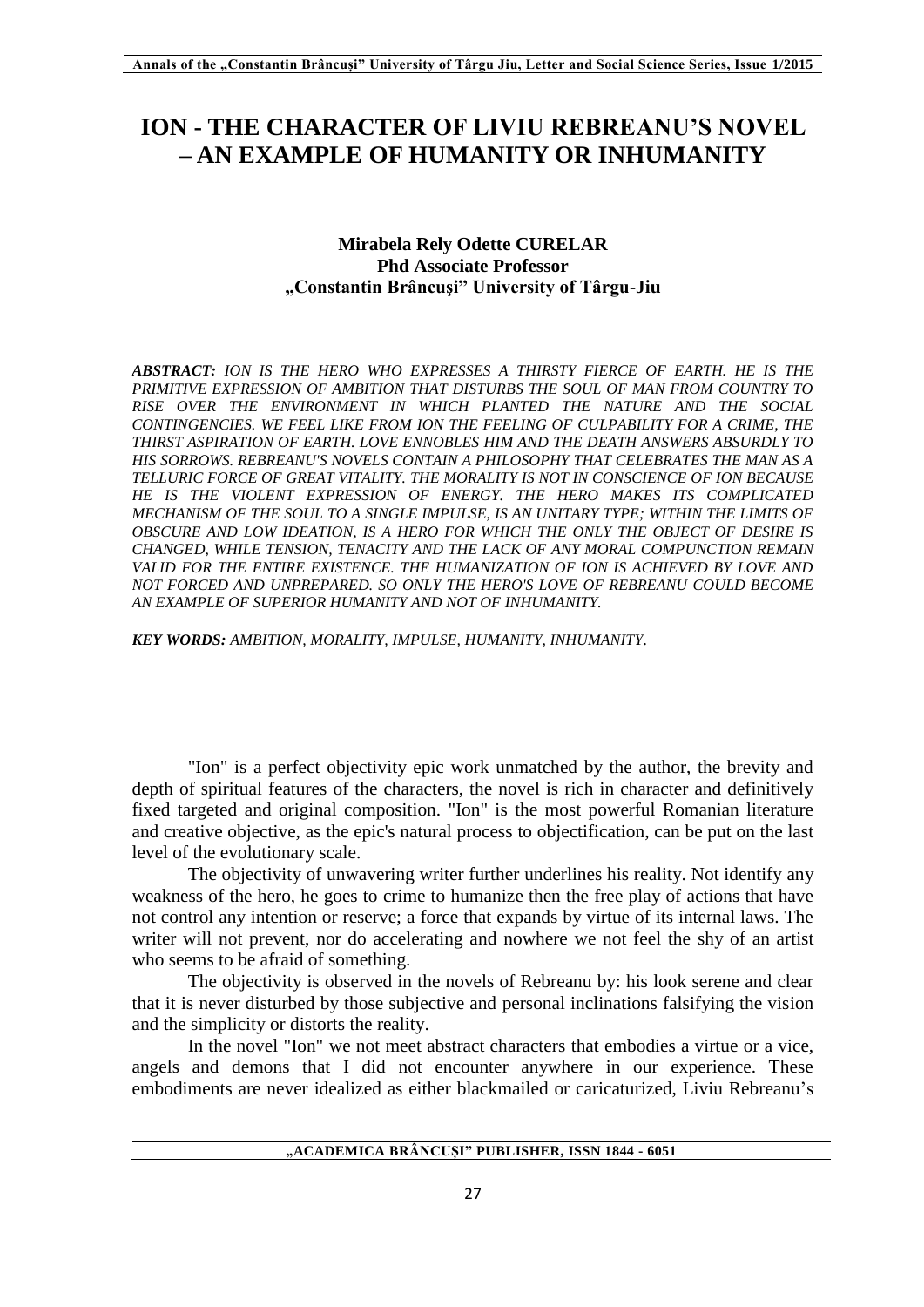novel heroes are people leaven of common substance, with each, but not to the same extent, qualities and defects, light and shadow which followed hard journey upon the earth.

Liviu Rebreanu has no affinity for one or resentment towards others, he tries to understand the reality as accurately and faithfully reproduce it, embrace them all, if not always with sympathy, even with equal interest and compassion.

Ion is the hero who expresses a fierce thirsty of earth, he is the primitive expression of ambition that disturbs the soul of man from country to rise over the environment in which planted the nature and the social contingencies. The morality is not in conscience of Ion because he is the violent expression of energy. the hero makes its complicated mechanism of the soul to a single impulse, is an unitary type; within the limits of obscure and low ideation, is a hero for which the only the object of desire is changed, while tension, tenacity and the lack of any moral compunction remain valid for the entire existence. The humanization of Ion is achieved by love and not forced and unprepared. so only the hero's love of Rebreanu could become an example of superior humanity and not of inhumanity.

Ion hankers after the wealth of Vasile Baciu because of the land hunger and an old poverty. For Ion, the woman is only a necessary step to achieve to a ultimate goal, an object with a simple value vehicular energies to obtain the earthly goods.

Ion is energetic and useful at the same time of his own purpose and the society, and we can appreciate as an indispensable factor of progress, although everything beyond common measure is an act of contemplation more than willing. Action is worth only the power of thought. Even in this report could sustain the superiority of the ideal intellectual phenomenon on the action.

Action people choose the isolation from the rest of life, to close the obsession to a single thought. Basically, like heroism, is an imbalance, that soul destroying the game harmonic functions by the abnormal growth of a single factor. Energetic and tyrannical action is a logical sign of intellectual poverty.

Reduced to a powerful instinct, Ion is a man of willingness and action; penetrating the complications detail to get their hands on the ground is, however, absent that the contemplative soul than with an armful of grass under head would inquire about the enigma of heavenly bodies.

The morality is not activated inside of Ion, even when others learn it well, even when his family tells him what to do. He made so many bad things and nasty, and not caring that hurts others, whether is his wife, his father, his family or his friends.

The hero passes over everyone and everything, at any time and violates all the laws written and unwritten, making all this just to achieve their goals to meet the highest and most ardent desires. It can be seen that the morality was not assimilated by Ion, or he did not want to learn, to understand and to practice, even if the school he was a good student, seems to have missed the moment was taught lessons about morality, because all his works show only ugly, dark side of it.

Ion wants to exceed its own condition, humble individual, anonymous, disregarded the rich, he feels that he is able to do and it's not "worse than others". It's a basic dignity reaction that has nothing subversive. At first everything seems a vague aspiration or only a dream. But the character knows he is handsome and clever lad and he can win the heart of a girl rich man, and what was just shy longing desire becomes increasingly fierce in more obsessive, tyrannical. In fact, the ambitious by nature Ion want to check its own capacity,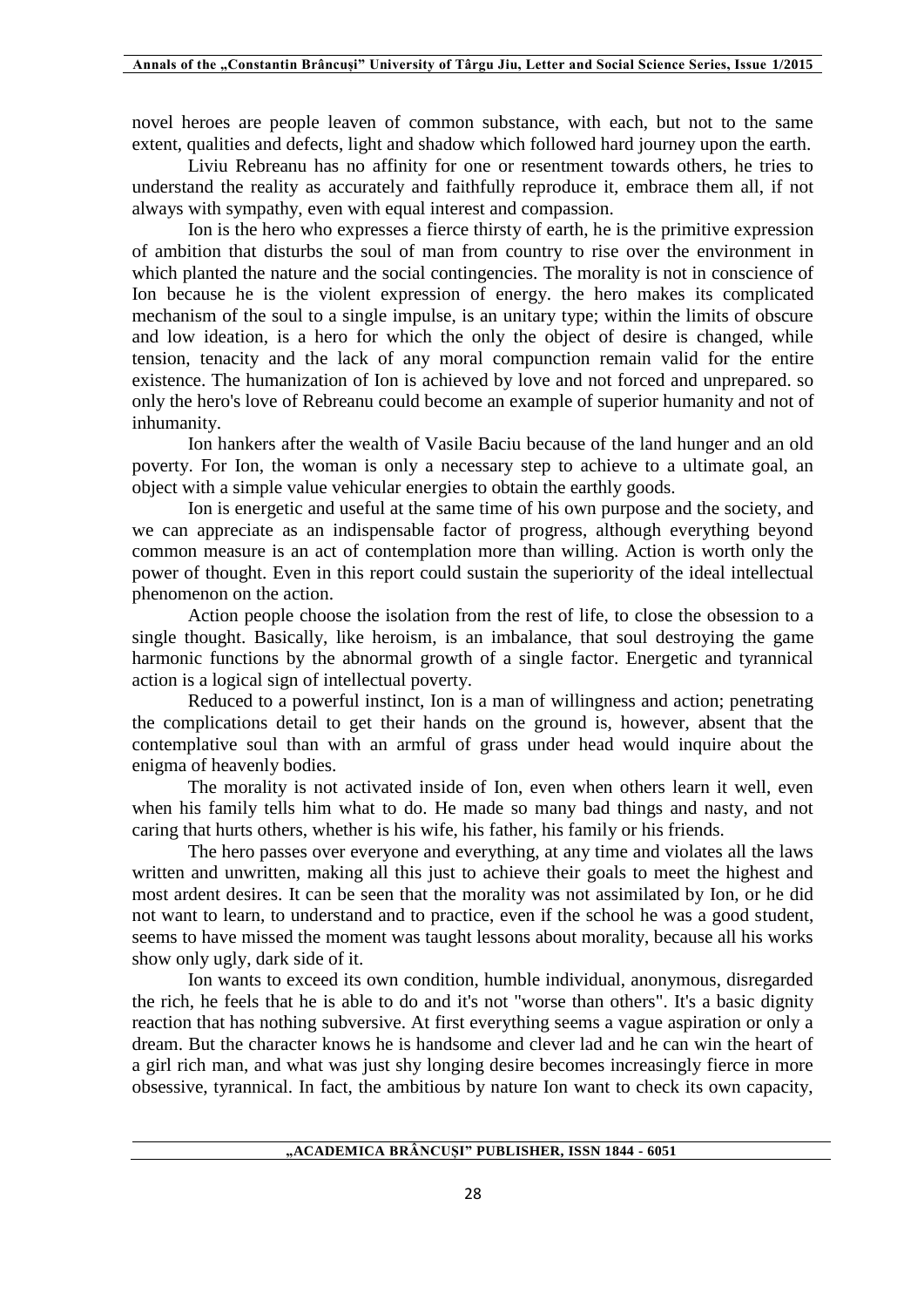especially since entered a fierce competition with a rich son. Such competitions have often resulted in the rural world to crimes.

What is obsessed Ion is the passion for the land, reaching even to compete with the feeling of love. The condition was precarious and makes Ion to conclude that it is the best to have the ground. This is a passion for him. Is required to marry Ana to escape from poverty, but can not love, because it is "weak and ugly ... It's like a reed sickly, lifeless and skinny."[1,168]. The competition is going to actually do for a girl, because Ana is devoid of any feminine charm, but Vasile Baciu's fortune.

Comparing her with Florica, Ion sees the ugliness of Ana which unleashes again "Voice of Love". After Ana gave birth to a child, Ion has obtained all the lands on his name. With the image of a beautiful girl in thought, for him is a dream come true. It has the earth. The love for the land is above his own feelings for Florica. "The smell sour, fresh and fruitful illuminates his blood. And the impulse appears the embrace. Then slowly, devoutly, without realizing it, dropped to his knees, his forehead descends and pressed his lips voluptuously on wet ground. And in this hurry kiss, feeling like a cold iron staggering. "[2,319].

Ion believes that marriage came into possession father-land because it seemed natural that happen. But Vasile Baciu wants to deceive, which causes to Glanetaşu a wounded ambition which is also seen in the ridiculous and wrong situation. Pride wounded hero now triggers new energies. Ion violates any moral scruples terrorizing his wife with a brutally wild.

Vasile Baciu's refusal makes Ion to unleash and turns it into a beast, though the husband does not record this way to an odious soul. The manifestations of cruelty and bestiality is observed dementia disillusionment, and secret hope that violence against his daughter Ana will trigger feelings of paternal father in law and should be a factor in negotiating. When finally has obtained the land that was promised to him, increased the satisfaction of Ion when he was thinking about the energy deposited, united with fierce grip and desperation. The price was great, huge. So the hero's victory seemed threatening, it is simply overtaken by events. The conquest of the earth it seems a mirage and that is sacred furrow kissing gesture.

Freed from the struggle waged to achieve the purpose, the hero returns to the initial fund, tempted by the "voice of love". Although he expressed the following: "What is good when the earth is yours if who you loved in the world is not yours"[3, 218]. The Earth is the one that takes place of girlfriend, who passionately embrace it becomes a symbol for him but he sneaks into the heart, a fear. This fear is a scene of emotional defeat. The drama of the earth determines the drama of love. Obsessed only the "voice of the earth," Ion would become a unilateral character, a satanic man, a monster. "The voice of love" does not "elevate" him, however, as one might think, but completes it.

However in the soul of Ion is Florica, the girl who becomes his obsession for ever. Ana acquires the role of victim of Ion. His love it possesses. It's the easiest way of enrichment. Ana is to him an instrument for acquiring fortune than expected but did not achieve a sense of spiritual fulfillment. It is constructed in such a poem by accepted solitude.

These images are not devoid of confusion, if we consider the following example, where the author wants to explain feelings of Ana when she realizes that Ion wants on Florica. "Once it would be destroyed by pain; now only the deepest shame burned his soul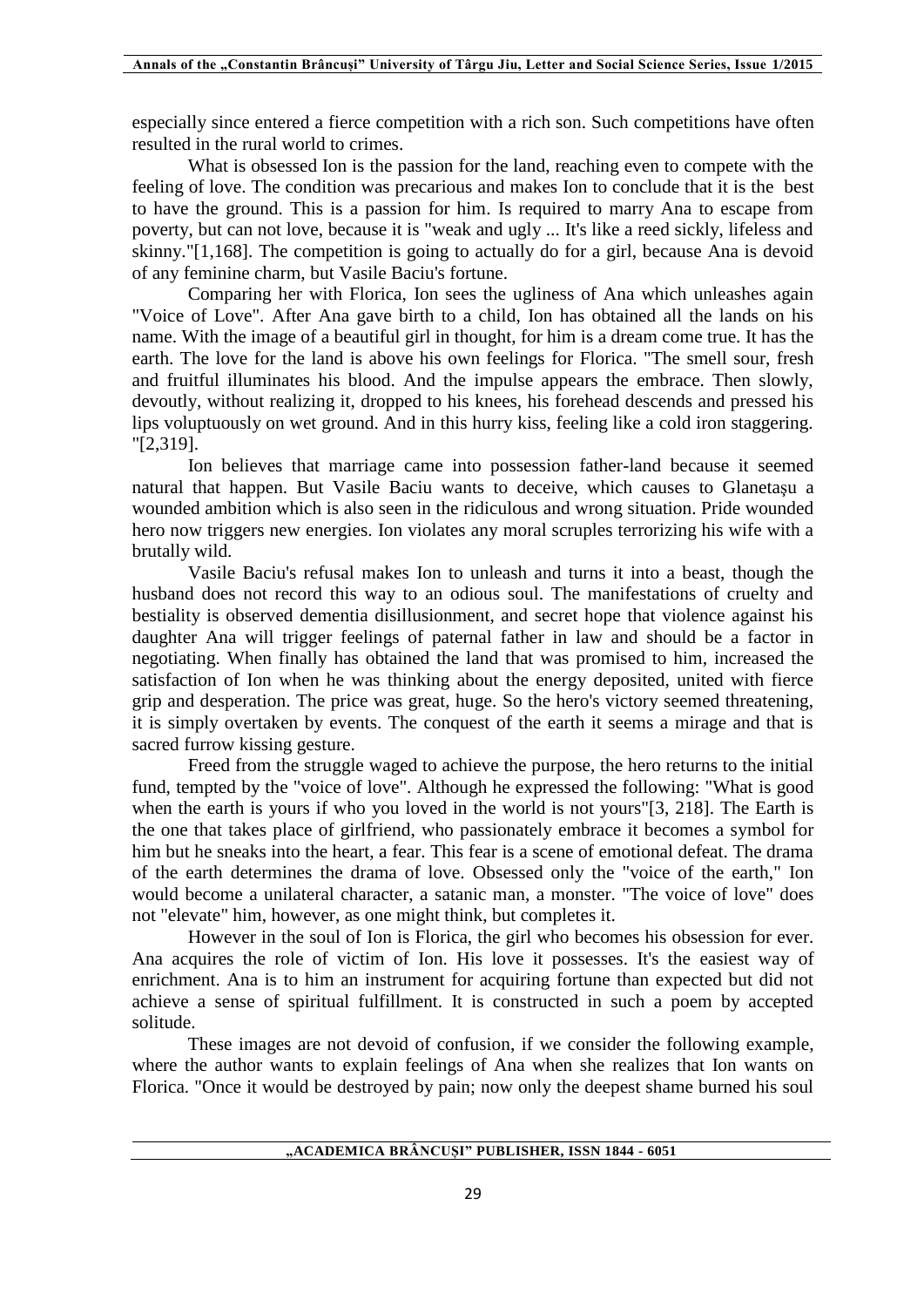that all guests see mocked the shame and slowly changes into a hard sickness. It seemed that everyone with everything in it, sinking into some troubled waters, so dirty that one scale floating above it like a ghost poisonous. Close your eyes and still see water constantly pushed to the heavy hand as a haven to which cleans traces and sorrow"[4, 220].

The accumulation of small details and sometimes trivial, but significant, rendered in a form usually trivial, sometimes vulgar and untidy in places, sometimes a little slow and somewhat cumbersome, Liviu Rebreanu manages what only some artists manage to animate a scene, to give life to a character.

Through the moral atmosphere of the novel, and the psychology of the characters that have an inner life simple, clear, without hiding as the depth of any provision to dream or to mysticism, he's novel of Liviu Rebreanu has a Latin background or south. Size of unusual composition more diffuse than concentrated prosaic intricacies and grant a glamorous style.

The moral does not appear in Ion's vision even for the moment. He does not know this feature because even when he mocks Ana, even after her death, morality does not appear. If he would had had dignity, Ion would have known that,, all people are worthy of respect and dignity, from the wealthy nobleman to the beggar on the street corner"[5, 89] but more than it the woman who is his wife. Ion carries on its plans without worrying about someone. The humanization of Ion is achieved by love and not forced unprepared. Judging by the persistence of feeling for Florica, Ion is deeply in love, being able to free contemplation, untainted by external factors such as the wealth. ,,This love will dramatically mark the existence and will destroy the soul"[6, 61].

We may believe that the Odyssey to obtain the earth is a fleeting fact, compared to the permanent feelings for Florica, the poor girl, but beautiful. We feel like from Ion the feeling of culpability for a crime, the thirst aspiration of earth. In another era, the favorable integrity and personality, Ion of Glanetaşu, the unforgettable hero of Rebreanu, would become superior example of humanity and not inhumanity.

The novel of moral analysis is one that faced ethical ways and models. The end does not open his moral conscience and religion, but reveals some obscure mythological symbols, religious similarity source, or livresque folk the earth that integrates and identifies them is anthropomorphized and is the only salvation from the hostile existence.

The end presents us Ion as a God. Love ennobles him and the death answers absurdly to his sorrows. Rebreanu's novels contain a philosophy that celebrates the man as a telluric force of great vitality.

"Ion" is not only a masterpiece of the genre and the first Romanian novel really perfect; is the treasure of experiences that mirror one province and a nation. We should search our Romanian peasant, our Transylvanian peasant but also the peasant in general. Without really nothing to lose viability, must discover universal type of peasant everywhere.

Powerful individualized Ion of Glanetaşu in Armadia lives a life of its own, of intensity unprecedented in Romanian novel, but it reveals, through his sense of fierce possessive love of the earth universally valid. He begins to differentiate, enriching spiritual valences in the fatality of love that leads to death sleepwalkers, under the blows of his rival digs, George Bulbuc. ,,With this moral duality, harassed between two fatalities, one typical another individual Ion of Glanetaşu is an advanced appearance of the peasant, who had found in our literature epic fractional previous image. On the other hand, we find in "Ion"